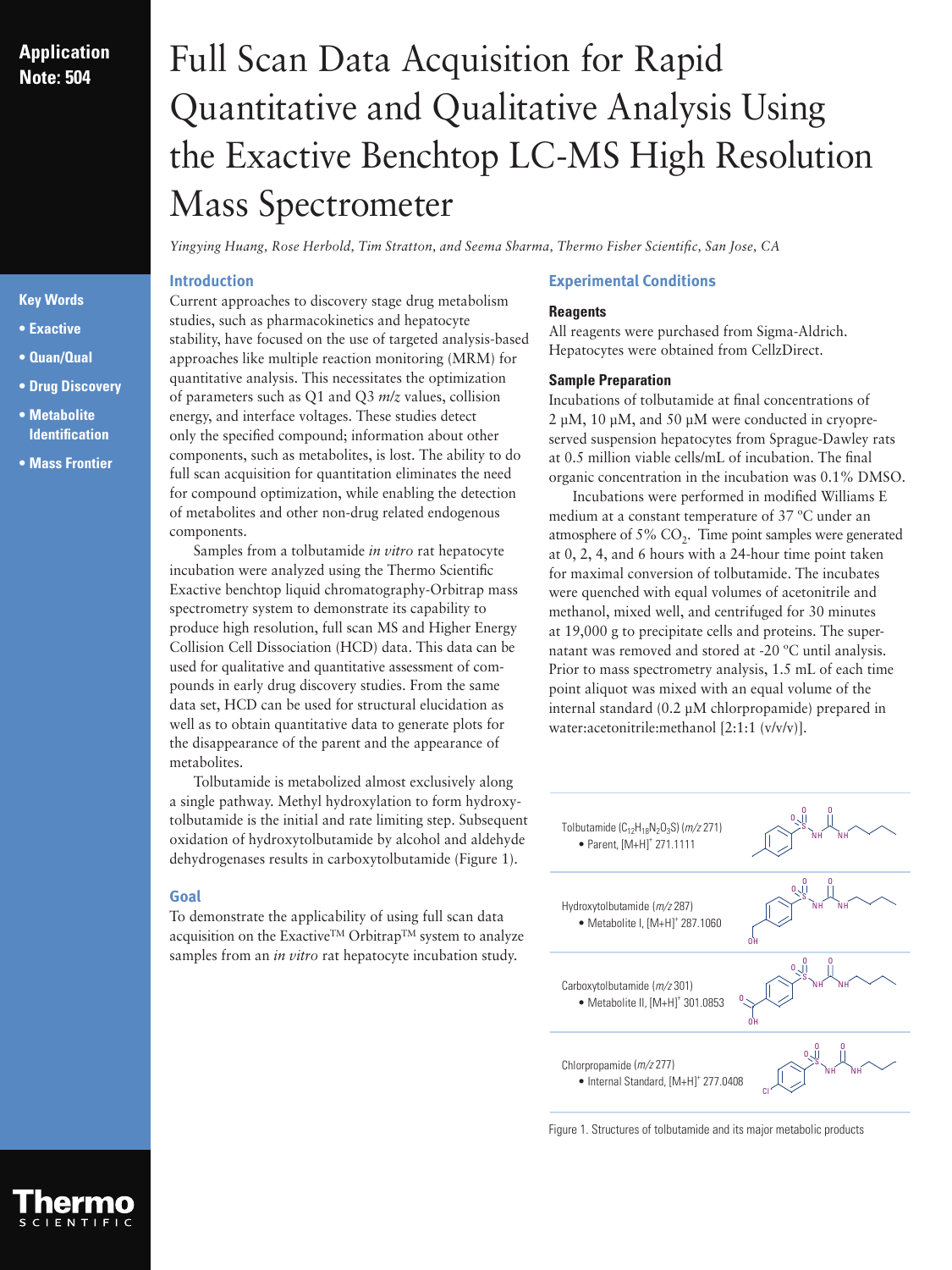#### **HPLC**

Chromatographic analysis was performed using the Thermo Scientific Accela U-HPLC system. The chromatographic conditions were as follows:

| Column:           | Thermo Scientific Hypersil GOLD aQ<br>$(100 \text{ mm} \times 2.1 \text{ mm} \cdot 3 \text{ µm})$ |                                       |    |  |  |
|-------------------|---------------------------------------------------------------------------------------------------|---------------------------------------|----|--|--|
| Injection volume: | $5 \mu L$                                                                                         |                                       |    |  |  |
| Mobile phase A:   |                                                                                                   | 0.1% formic acid in water             |    |  |  |
| Mobile phase B:   |                                                                                                   | 0.1% formic acid acid in acetonitrile |    |  |  |
| Flow rate:        | $600 \mu L/min$                                                                                   |                                       |    |  |  |
| Gradient:         | Time (min)                                                                                        | $A\%$                                 | B% |  |  |
|                   | 0.0                                                                                               | 95                                    | 5  |  |  |
|                   | 0.5                                                                                               | 95                                    | 5  |  |  |
|                   | 3.0                                                                                               | 60                                    | 40 |  |  |
|                   | 3.2                                                                                               | 10                                    | 90 |  |  |
|                   | 3.7                                                                                               | 10                                    | 90 |  |  |
|                   | 3.8                                                                                               | 95                                    | 5  |  |  |
|                   | 5.0                                                                                               | 95                                    | 5  |  |  |

#### **Mass Spectrometry**

MS analysis was carried out on an Exactive benchtop Orbitrap mass spectrometer, operating in alternating full MS and Higher Energy Collisional Dissociation (HCD) modes over a mass range of *m/z* 100–850 at 25,000 resolving power (4 Hz scan rate).

#### **Results and Discussion**

In the HCD experiment, ions were passed from the C-trap into a multipole collision cell where they were fragmented and stored. The HCD cell voltages were then ramped and ions were transferred back into the C-trap and injected

into the Orbitrap mass analyzer for detection. The instrument design allows high efficiency All-Ions MS/MS experiments by means of HCD. The HCD cell has high fragmentation efficiency, and fragment ions are detected with mass accuracies less than 5 ppm.

The standard calibration curve for tolbutamide over the concentration range of 0.1 to 50 µM is shown in Figure 2. The calibration curve was linear over this entire range with a correlation coefficient greater than 0.99.

The HCD spectra of tolbutamide and hydroxytolbutamide are shown in Figures 3 and 4, respectively. The fragmentation schemes for tolbutamide and the two metabolites hydroxytolbutamide and carboxytolbutamide were generated by Thermo Scientific Mass Frontier 6.0 software. The presence of the fragment ion at *m/z* 155.0159 in the tolbutamide and *m/z* 171.0108 in the hydroxytolbutamide spectra confirm the location of the hydroxyl group within hydroxytolbutamide. The absence of a peak at *m/z* 91.0544 within the hydroxytolbutamide spectrum also confirms the location of this hydroxyl group. These data, along with high resolution accurate mass data for carboxytolbutamide in the same fashion, illustrate that accurate mass fragmentation data from HCD spectra can be used for structural elucidation.

The peak areas from the high resolution extraction ion chromatogram for tolbutamide (Figure 5) and those for the two metabolites can be used to determine concentration levels over the course of the *in vitro* incubation. The summary results are plotted in Figure 6 and reveal the conversion of tolbutamide to hydroxytolbutamide and carboxytolbutamide within the rat hepatocytes over time.



Figure 2. Standard curve for tolbutamide over the range 0.1 to 50 µM. Chlorpropamide was used as an internal standard.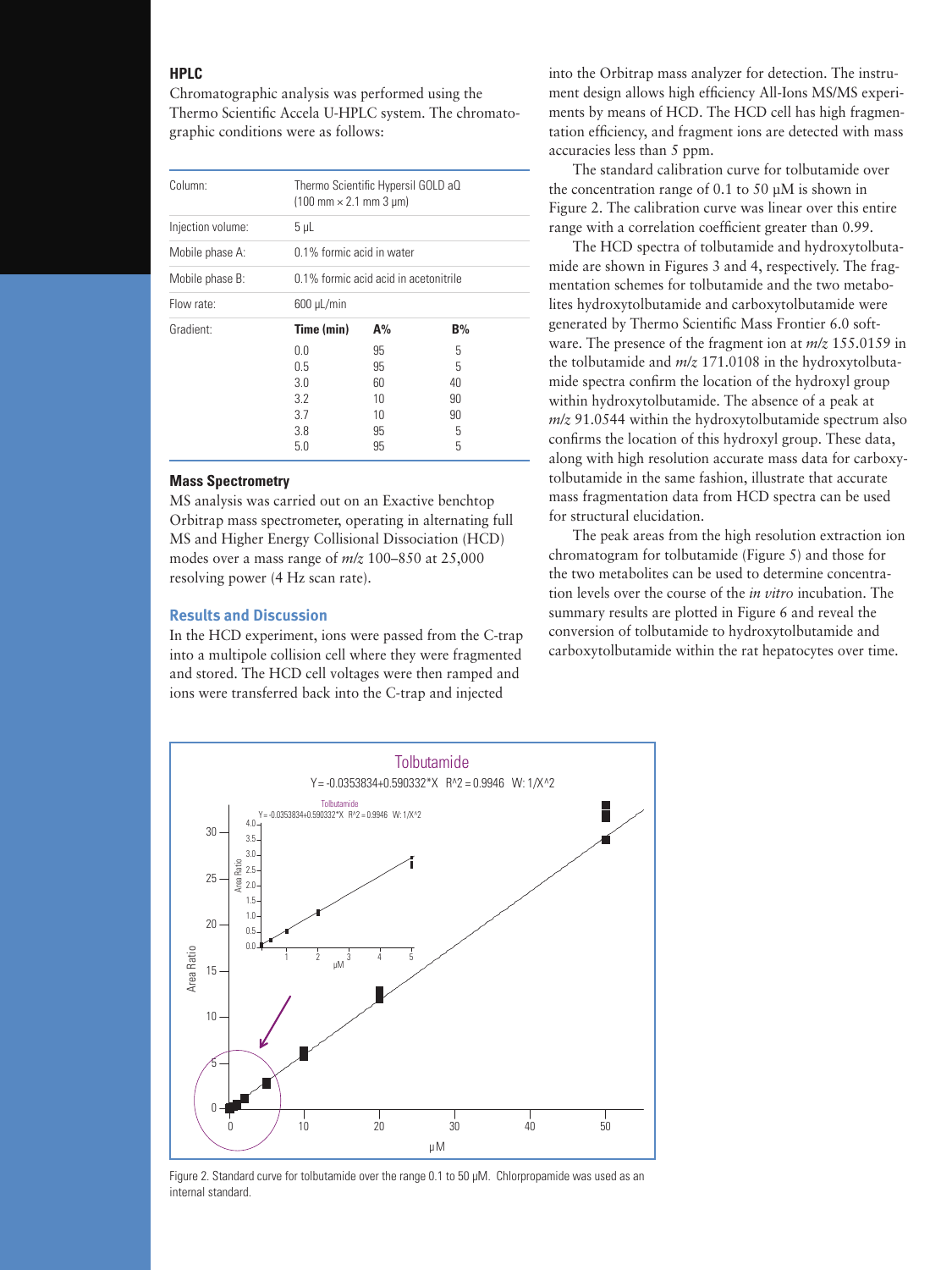

Figure 3. HCD spectrum of tolbutamide. The fragmentation scheme (using Mass Frontier 6.0) is shown for the formation of the ion at *m/z* 155, reflecting the nature and site of metabolic modification when compared to the HCD spectrum of hydroxytolbutamide in Figure 4.



Figure 4. HCD spectrum of hydroxytolbutamide. The fragmentation scheme (using Mass Frontier 6.0) is shown for the formation of the ion at *m/z* 171, reflecting the nature and site of metabolic modification when compared to the HCD spectrum of tolbutamide in Figure 3.